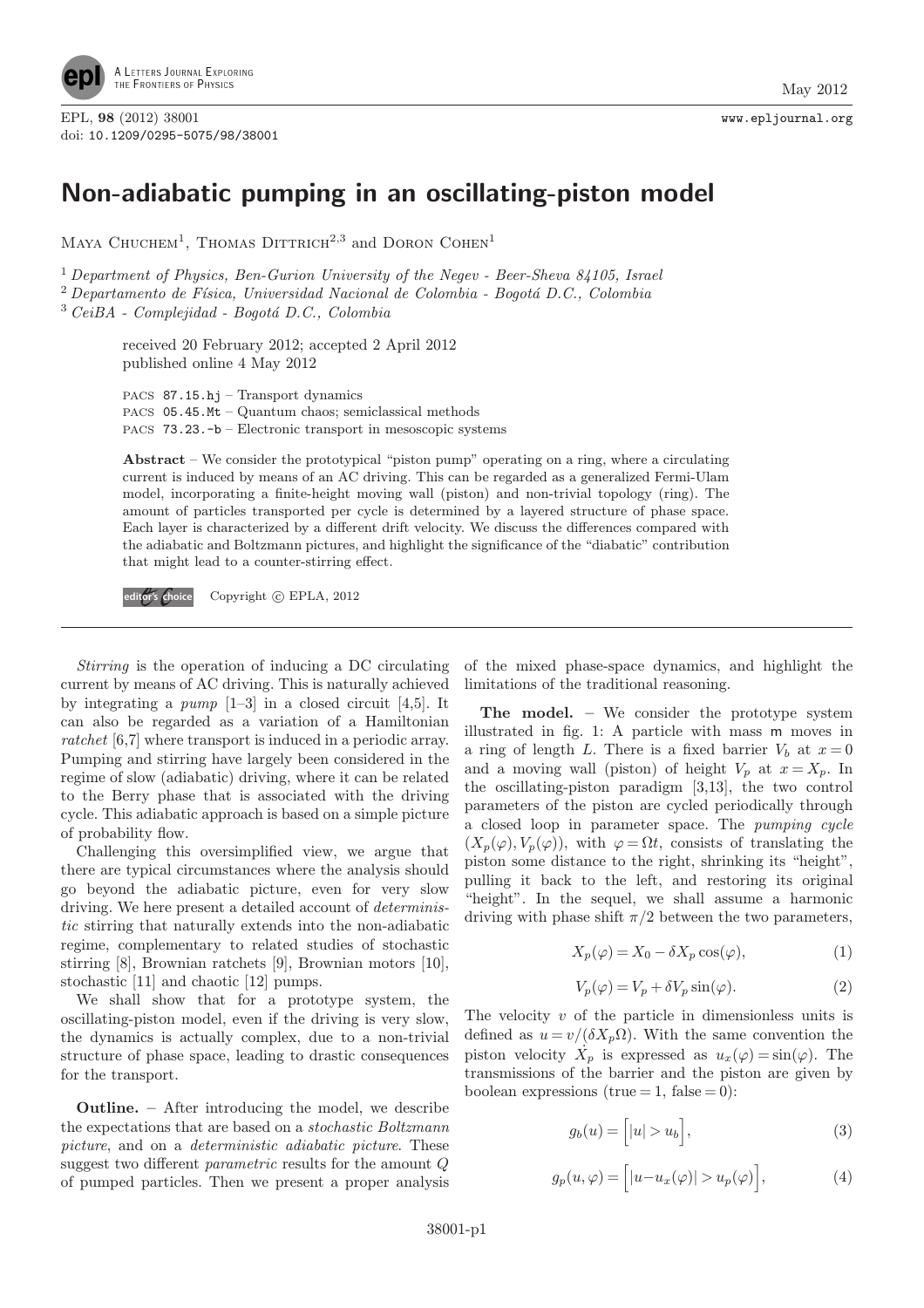

Fig. 1: (Color online) An oscillating-piston pump is integrated into a ring. The pumping cycle is illustrated on the right. The scattering within the ring is modeled as a potential barrier. We are considering a closed geometry that can be regarded a generalization of the Fermi-Ulam model. If we considered an open geometry, the pumping device would be connected between two unbiased reservoirs (not presented).

where  $u_{b,p} = [2V_{b,p}/m]^{1/2}/(\delta X_p \Omega)$ . In addition to the three dimensionless parameters  $(u_b, u_p, \delta u_p)$  that describe the barrier and the piston, we specify the geometry of the system defining  $2\pi\ell_+ \equiv X_0/\delta X_p$  and  $2\pi\ell_{-} \equiv (L - X_0)/\delta X_p$ . A Poincaré section of the dynamics is obtained by taking snapshots of  $(\varphi, u)$  after each collision with the fixed barrier:

$$
\varphi_n' = \varphi_n + \frac{2\pi\ell_n}{|u_n|},\tag{5}
$$

$$
u'_{n} = -u_{n} + 2u_{x}(\varphi'_{n}), \quad \text{if } g_{p}(u_{n}, \varphi'_{n}) = 0, \tag{6}
$$

$$
\varphi_{n+1} = \varphi_n' + \frac{2\pi \ell_n'}{|u_n'|},\tag{7}
$$

$$
u_{n+1} = -u'_n, \quad \text{if } g_b(u'_n) = 0. \tag{8}
$$

Above  $\ell_n$  ( $\ell'_n$ ) is the scaled travel distance from the barrier to the piston (from the piston to the barrier). In the "static-wall approximation" it is  $\ell_+$  or  $\ell_-$  depending on the sign of  $u_n$ , while in the simulations the exact value can be numerically determined.

Objective. – The map above generalizes the Fermi-Ulam model (FUM) [14]: here we have finite heights of piston and barrier, and periodic boundary conditions. Furthermore, while the FUM has been conceived to study energy absorption due to deterministic diffusion in momentum, here our interest is in the directed transport along the spatial coordinate. The amount of particles that are pumped per cycle is

$$
Q = \oint I dt = \rho_N \left[ \oint v(\varphi) \frac{d\varphi}{2\pi} \right] \frac{2\pi}{\Omega},
$$
 (9)

where the current  $I \equiv \rho_N v(\varphi)$  at a given moment of time is expressed by the spatial density of the particles  $\rho_N$ , and the drift velocity  $v(\varphi)$ . Assuming that a first-order description of adiabatic transport applies, if the piston is displaced with velocity  $\dot{X}_p$ , one expects a well defined induced current  $I = \mathcal{R} \rho_N \dot{X}_p$ , where  $\mathcal R$  is an  $\Omega$ -independent dimensionless coefficient that primarily depends on  $V_p$ . One expects  $\mathcal{R} \to 1$  for  $V_p \to \infty$  and  $0 < \mathcal{R} < 1$  for finite  $V_p$ . In such a case the amount of particles that are pumped per cycle becomes a parametric integral:

$$
v(\varphi) = \mathcal{R}(\varphi) \dot{X}_p \quad \rightsquigarrow \quad Q = \rho_N \oint \mathcal{R}(\varphi) dX_p. \tag{10}
$$

Below we try to formulate an adequate picture of the dynamics that interpolates between the opposite extremes of exclusively chaotic and purely regular motion. In particular: i) we clarify what is the drift velocity for a general non-equilibrium steady state; ii) we discuss whether a firstorder description of adiabatic transport applies. We first review the common expectations.

The stochastic Boltzmann picture. – The piston stirring problem has been analyzed in the past [13] using a stochastic approach with transmissions  $0 < q_b$ ,  $g_p < 1$ . Motivated by the prevailing literature that focuses on electronic systems one assumes a Fermi-like energy distribution, such that the initial occupation is

$$
f(x,p) = \frac{1}{2\pi\hbar}, \quad \text{for } |p| < \text{m}v_{\text{F}},\tag{11}
$$

$$
\rho_N = \frac{m v_F}{\pi \hbar}, \quad \text{(density of particles)}, \tag{12}
$$

where  $mv_F$  is the Fermi momentum. In a classical context,  $\hbar$  can be regarded as a parameter that determines the occupation density. Of interest is  $f(p) = f(0, p)$ , the momentum distribution at a section  $x = 0$  through which the current is measured. Its integral over dp gives the density of particles  $\rho_N$ . If  $|\dot{X}_p| \ll v_F$ , the momentum exchange due to collisions with the piston affects only a narrow shell of width  $\sim 2$ m $\dot{X}_p$  around the Fermi energy  $E_F$ . Accordingly one writes

$$
I = \int_0^\infty dp[f(p) - f(-p)]v(p) = \rho_N \mathcal{R}\dot{X}_p.
$$
 (13)

From here eq. (10) is implied, while  $\mathcal R$  is related to the reflectivity of the piston as follows [13]:

$$
\mathcal{R}(\varphi) = \frac{(1 - g_p) g_b}{g_p + g_b - 2g_p g_b}.\tag{14}
$$

In the absence of a barrier  $(q_b = 1)$  the result is  $\mathcal{R} = 1$ . If the ring is like a reservoir  $(g_b = 1/2)$  one observes that  $\mathcal{R} = 1 - g_p$  is the reflectivity of the piston. The latter result is very well known [3], conventionally derived using the scattering formalism [1,2].

Deterministic adiabatic picture. – In our model the transmission coefficients of the barrier are given by eqs.  $(3), (4)$ . In eq.  $(14)$  we have to substitute the values at the Fermi energy  $E_F = (1/2) \text{m} v_F^2$ , which gives  $\mathcal{R}(\varphi) = \{0 \text{ or } 1\}$ depending on whether the piston is "below" or "above" the Fermi energy. In the latter case, from eq. (10) with eq. (12), we get  $dQ = [mv_F/\pi\hbar]dX_p$ , which coincides with [3]. If the Fermi energy is "above" the piston during the whole cycle, meaning that  $V_p(\varphi) < E_F$  for any  $\varphi$ , we find  $Q = 0$ . However, in the latter case, there is a naive (wrong) picture that suggests a finite result: Assuming that Q is determined by the fraction of particles that are affected by the motion of the piston, the effective Fermi energy is  $V_p(\varphi)$ , and hence

$$
Q = \frac{1}{\pi \hbar} \oint \sqrt{2mV_p(\varphi)} dX_p.
$$
 (15)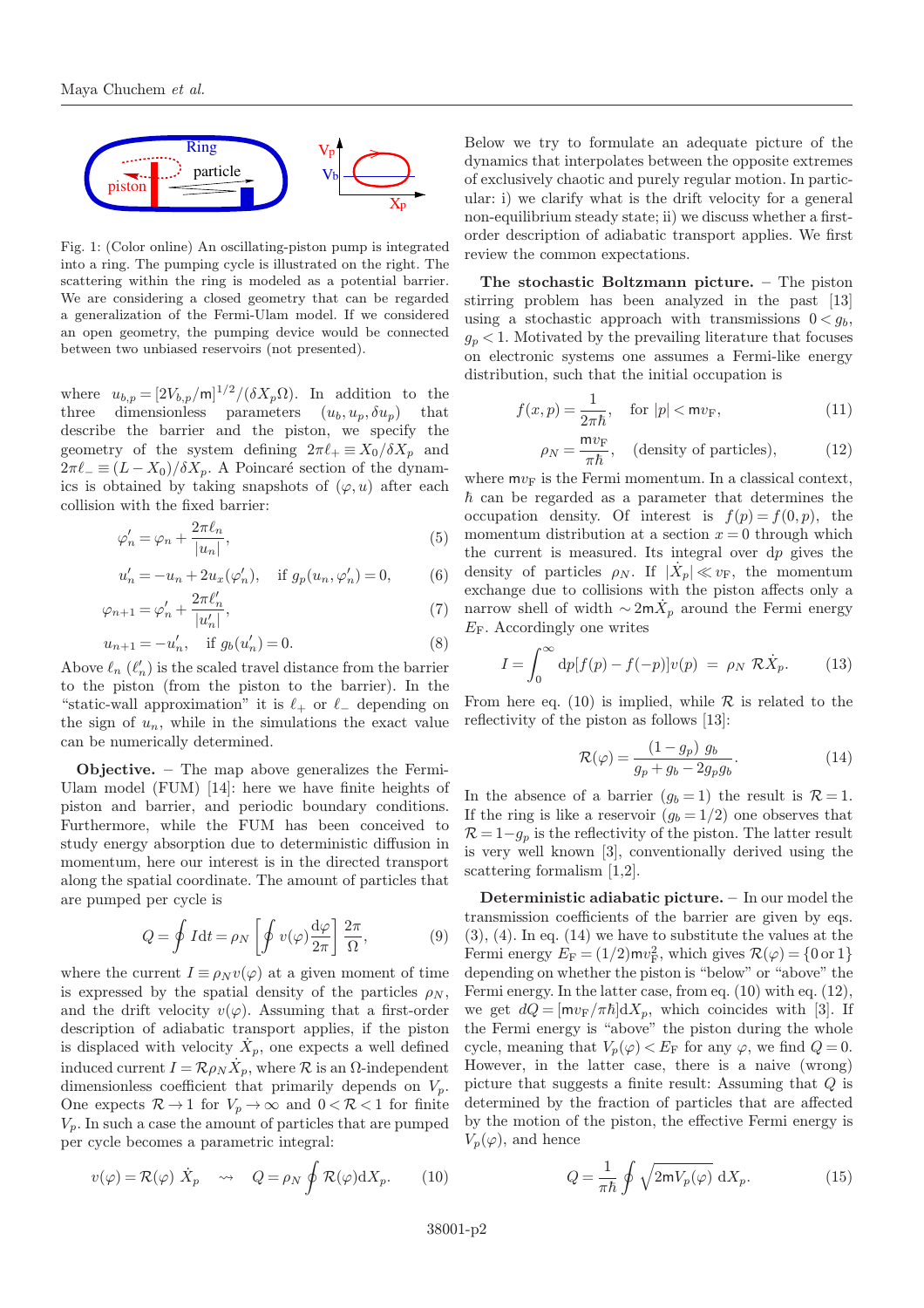

Fig. 2: (Color online) The  $(\varphi, u)$  Poincaré section for a particle in a ring, with  $l_{\pm} = 15$ , considering several cases: (a) ring with  $u_p = \infty$  and  $u_b = 44$ ; (b) here  $u_b = 0$ , and  $u_p = 26$ , and  $\delta u_p = 2.04$ ; (c) here  $u_b = 0$ , and  $u_p = 380$  and  $\delta u_p = 2.55$ ; (d) the same but with  $u_b = 378$ . The color of each trajectory reflects its average drift velocity  $\langle u \rangle$ . Non-transporting trajectories are colored gray. The dashed red lines indicate the piston scattering threshold  $u^{\pm}(\varphi)$ , while the dashed blue line gives that of the barrier  $u<sub>b</sub>$ . The dot-dashed black lines are calculated adiabatic trajectories. Above the barrier the variation in  $|u|$ , due to the bounces with the piston, is  $\sin(\varphi)$ , with alternating sign in each bounce. Below the barrier u keeps its sign, and the adiabatic variation is  $\frac{|\langle |u| \rangle}{2\pi l_+}\cos(\varphi)$ . See the appendix for details regarding the adiabatic trajectories.

This "area" that is enclosed by the cycle resembles the action integral that is encountered in the canonical adiabatic picture. It has the form of eq. (10) with a modified "reflection" coefficient  $\mathcal{R}(\varphi) = [V_p(\varphi)/E_F]^{1/2}$ . In spite of the wrong reasoning, eq. (15) is interesting because it can be justified as an approximation to what we call later "adiabatic contribution".

Non-adiabatic deterministic dynamics. – The Poincaré section for the generalized FUM eqs.  $(5)-(8)$ is illustrated in fig. 2. We indicate there (by dashed red lines) the threshold velocity for piston reflection

$$
u_p^{\pm}(\varphi) = u_x(\varphi) \pm u_p(\varphi), \qquad (16)
$$

which is implied by eq. (4). We define  $v^{(\pm)}$  as the velocities that correspond to  $\max[u_p^+]$  and  $\min[u_p^-]$ , respectively, and denote by  $E^{(\pm)}$  the associated kinetic energies. For simplicity of presentation we assume that  $V_b$  is smaller than  $E^{(-)}$ , which is always smaller than  $E^{(+)}$ . Accordingly, the ballistic motion of clockwise moving particle is not affected if  $E > E<sup>(−)</sup>$ , while for anticlockwise moving particles the condition is  $E > E^{(+)}$ .

The non-integrable region in phase space occupies the rectangular strip  $[v^{(-)}, v^{(+)}]$ . One expects adiabatic dynamics if the slowness condition  $|u| \gg \ell$  is satisfied there. Looking at fig.  $2(c)$ , (d) one observes that this region consists of layers. In each layer the motion is chaotic, with the possible exception of regular motion in some small islands. The lower layers, labeled collectively as  $r = 0$ , are non-transporting: either the particle is bounded in the  $\ell_+$  or in the  $\ell_-$  segment, or else it occupies the whole ring without being ever able to cross one of the barriers. The motion in the subsequent transporting layers, labeled  $r = 1, 2, \ldots, r_c$ , is characterized by a non-zero drift velocity

$$
\langle v \rangle_r \equiv \bar{u}_r \ \Omega \ \delta X_p. \tag{17}
$$

**Stirring.** – Define  $E^{(0)}$  as the minimal energy required for transporting motion. Consider a zero-temperature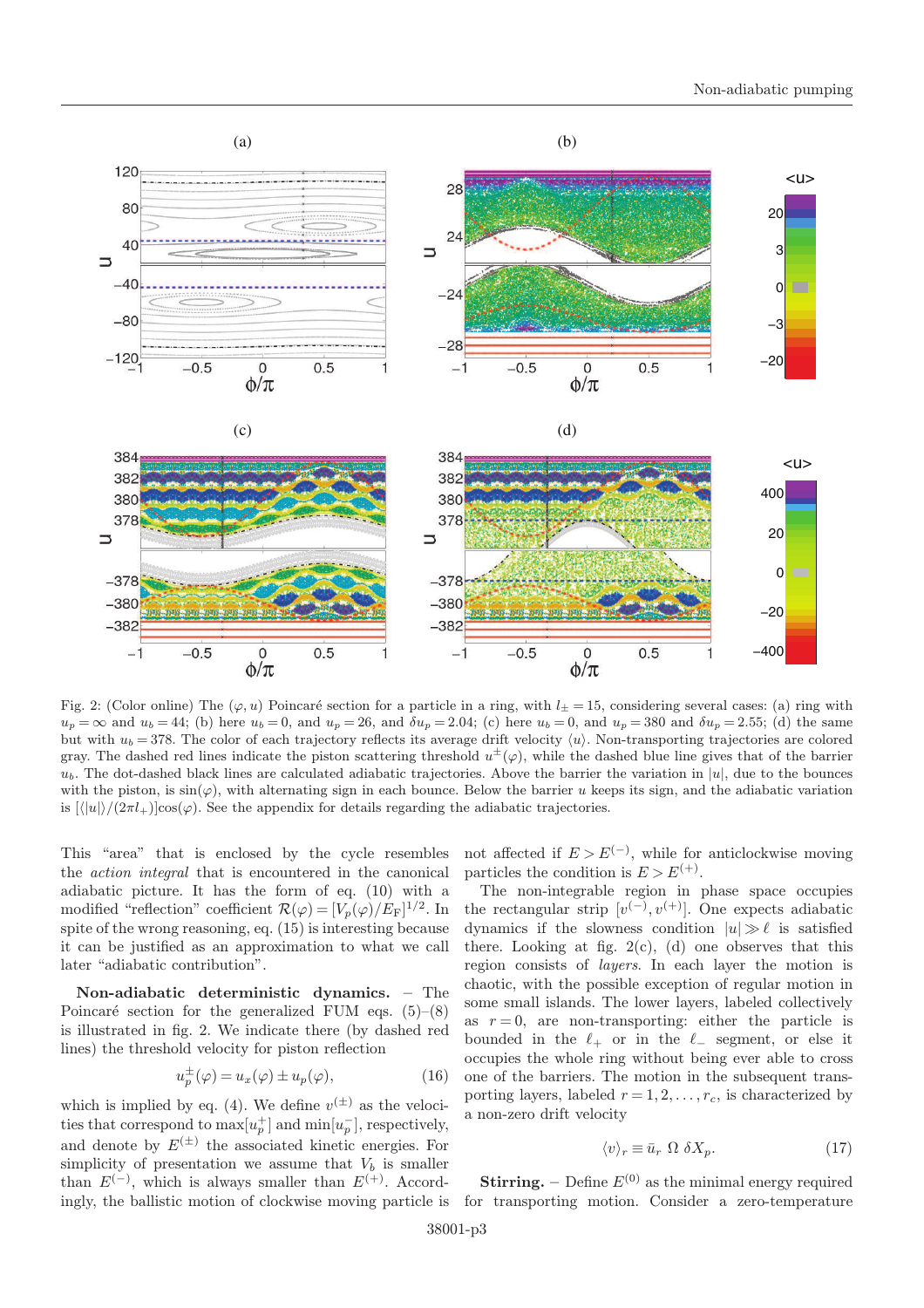Fermi occupation as the preparation. If either  $E_F$  is below  $E^{(0)}$  or above  $E^{(+)}$  the induced current would be zero. In the latter case the non-regular transporting motion is merely a "musical chair" dynamics that takes place deep in the Fermi sea. The current would be non-zero if  $E^{(0)} < E_F < E^{(+)}$ , meaning that only a fraction of the transporting region is occupied. The amount of particles that are pumped during a period is  $Q = (2\pi/\Omega)\rho_N \langle v \rangle$ , where the cycle-averaged drift velocity is

$$
\langle v \rangle = \sum_{r=1}^{r_c} f_r \langle v \rangle_r = \left[ \sum_{r=1}^{r_c} f_r \bar{u}_r \right] \ \Omega \delta X_p. \tag{18}
$$

The normalized occupations satisfy  $\sum f_r = 1$ , where  $r = 0, 1, 2, \ldots, r_c$ . For a saturated occupation the  $f_r$  are proportional to the phase-space area of the filled layers. In the latter case  $\langle v \rangle$  is merely the average velocity within the occupied region. If the whole transporting region is saturated, one obtains

$$
\langle v \rangle = \frac{1}{2} \left( |v^{(+)}| - |v^{(-)}| \right) = \dot{X}_p. \tag{19}
$$

It should be realized that the dimensionless amplitude of the piston velocity is unity. Accordingly the condition for the emergence of multiple transporting layers is  $\delta u_p > 2$ . Numerical results for  $\langle v \rangle_r$  are presented in fig. 3(b), and additional plots are available in fig. 4. Typically  $\langle v \rangle_r$  is dominated by the contribution that comes from the free ballistic stage of the motion. This contribution can be estimated quite easily (see below).

The drift velocity.  $-$  At this stage we have to clarify how the drift velocities  $\langle v \rangle_r$  are determined by the dynamics. The winding number (WN) of a trajectory that is generated by eqs.  $(5)-(8)$ , and its duration are, respectively,

$$
WN = \sum_{n} g_b(v_n) sign(v_n), \quad Time = \sum_{n} \frac{L}{|v_n|}.
$$
 (20)

The drift velocity is

$$
\bar{v} = \frac{\text{WN}}{\text{Time}} L = \frac{\sum_{n} g_b(v_n) \text{sign}(v_n)}{\sum_{n} |v_n|^{-1}}
$$

$$
= \overline{g_b(v_n) \text{sign}(v_n)} / \overline{|v_n|^{-1}}.
$$
(21)

Using ergodicity the time average can be replaced by a phase-space average. We just have to remember that  $\varphi$ is like time, which is canonically conjugate to the energy. Hence the integration measure in phase space is  $\propto$  vdvd $\varphi$ . Consequently we get the obvious result

$$
\bar{v} = \frac{\iint g_b(v) \, v \, \mathrm{d}v \mathrm{d}\varphi}{\iint \mathrm{d}v \mathrm{d}\varphi} \equiv \int v(\varphi) \frac{\mathrm{d}\varphi}{2\pi},\tag{22}
$$

where the phase-space integration extends over the layer that is filled by the trajectory, and  $v(\varphi)$  is defined as the parametric drift velocity. Results for the drift velocity are presented in fig. 3(a).

Estimate of the "free" contribution. – Looking in fig. 2(c) we observe that in the absence of a barrier the



Fig. 3: (Color online) (a) The drift velocity  $u(\varphi)$  for trajectories in 4 representative layers (blue, cyan, orange, green) of fig. 2(d). The motion consists of "free" and "adiabatic" stages. If the strict adiabatic picture were applicable it would be described by an expression  $\mathcal{R}(\varphi) \dot{X}_p(\varphi)$ , with  $0 < \mathcal{R}(\varphi) < 1$ , as illustrated by the dotted curve. The dashed curve is  $\dot{X}(\varphi)$ . The dashed horizontal lines correspond to  $v^{(\pm)}$ . Note that the  $[-2, +2]$ range of the vertical axis is zoomed. (b) The drift velocity  $\langle u \rangle$  as function of  $\langle |u| \rangle$ , for the various layers that appear in fig. 2(d) (diamonds). One should exclude the framed data which represent additional layers that appear in fig.  $2(c)$ (circles). The dashed black line assumes  $u > 0$  motion during the ballistic stage (see appendix), while the vertical dotted lines correspond to values of u that accommodate an even number of bounces.

motion in the transporting layers is not strictly adiabatic. Rather it contains a "diabatic transition" from adiabatic to free motion when  $q_n$  switches from 0 to 1. For  $u >$ 0 this transition takes place at the intersection of the stochastic layer with  $u^+(\varphi)$ . The relative filling of the  $u < 0$ branch is determined by the number of bounces that are accommodated in the adiabatic stage. It follows that the dependence of the drift velocity on  $\langle |u| \rangle$  is modulated as seen in fig.  $3(b)$ .

Neglecting small uncertainty of order  $\dot{X}/v$ , the ballistic motion takes place in the  $\Delta\varphi$  interval where  $|u| > u_p(\varphi)$ . Hence this interval is determined by the roots of the equation  $u_p + \delta u_p \sin(\varphi) = |u|$ . Assuming that the ballistic motion takes place in the  $u > 0$  region of phase space, without branching to the  $u < 0$  region, we get the upper bound estimate

$$
\langle u \rangle_r = \langle |u| \rangle \left( \frac{\Delta \varphi}{2\pi} \right). \tag{23}
$$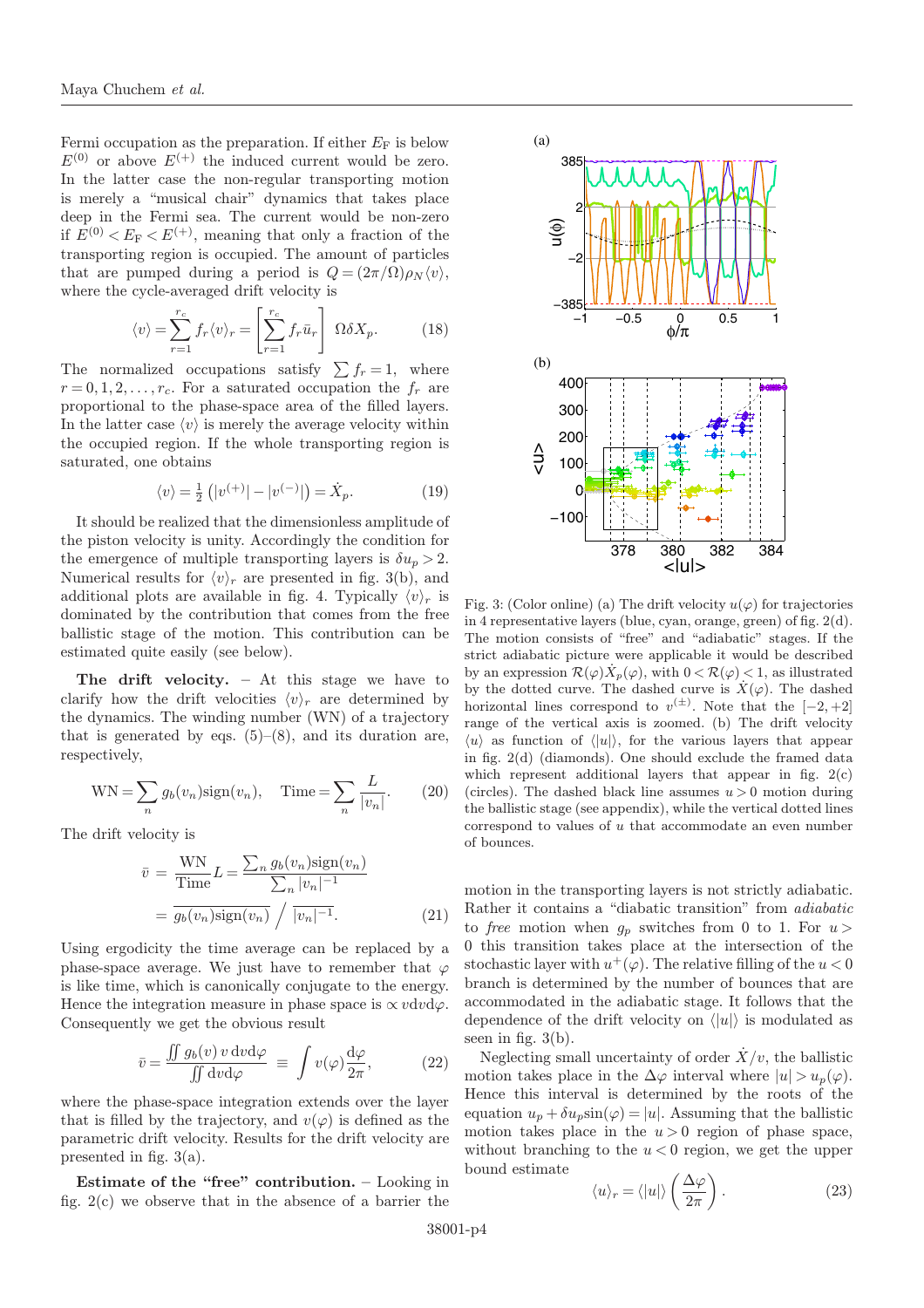

Fig. 4: (Color online) Additional Poincaré sections (top) showing mixed phase space. There is no barrier. The parameters are  $l_{\pm} = 15$ , while  $u_p = 27$  (left) and  $u_p = 29$  (right) with  $\delta u_p = 2.24, 2.48$ , respectively. The color code and lines are as in fig. 2(b). Corresponding plots of  $\langle u \rangle$  in the bottom panels are as in fig. 3.

An improved estimate should take the branching into account. This branching depends on the number of bounces that are accommodated in the adiabatic stage *i.e.* during the interval  $\Delta \varphi_c = 2\pi - \Delta \varphi$ . The variation of  $\varphi$  between successive bounces and the number of accommodated bounces are, respectively,

$$
\Delta \varphi_0 = \frac{2\pi \ell}{\langle |u| \rangle}, \qquad m_{\text{bounces}} = \frac{\Delta \varphi_c}{\Delta \varphi_0}.
$$
 (24)

We expect the branching to become negligible each time that m crosses an even integer number. This is confirmed by the numerical results of fig. 3(b).

Discussion of the adiabatic picture. – Canonical adiabatic theory [15] ensures the invariance of the actions for a sufficiently slow perturbation of an otherwise integrable system. It is analogous to the conservation of the energy-level-index in its quantum version [16]. It holds as long as the trajectory does not change its topology. If a trajectory does change its topology, we call this occurrence a diabatic transition.

In the oscillating-piston model, each time that the motion switches between free ballistic motion, extended adiabatic motion, and bounded adiabatic motion, it is a diabatic transition. The two types of adiabatic motions are described in the appendix.

The small parameter of the adiabatic theory is  $\dot{X}$ . In the absence of magnetic field the zeroth-order adiabatic states carry no current. This is true both classically and quantum mechanically: note that in the latter case the parametric eigen-function  $|X\rangle$  is real. It follows that adiabatic transport requires to go beyond zeroth order. Linear response theory is based on a first-order treatment, leading to the Kubo formula for the transport coefficient. In open geometry the scattering formalism leads to the same result.

Using a quantum language, but referring on equal footing to the classical picture, the evolving zeroth-order adiabatic state  $|X(t)\rangle$  does not satisfy the continuity equation: at any moment  $\langle I \rangle = 0$ . Still we can deduce from the zeroth-order parametric solution a non-zero result for the current. This is done by associating a parametric velocity to each "piece" of the evolving probability distribution. This leads to eq. (15). We note that such procedure has been used in [17]. We also note that such procedure becomes ambiguous in the case of multiple path geometry: to associate a "displacement velocity" to each piece in phase space is not always well defined.

Contrasting with adiabaticity. – The observed results imply that even for very slow driving the analysis should go beyond the adiabatic picture. If a first-order adiabatic transport picture were applicable, the drift velocity of the particle would adjust itself to the motion of the piston, and it would be possible to write eq. (10) with an  $\Omega$ -independent  $\mathcal R$ . In practice we observe that  $\langle v \rangle_r$ has no simple linear relation to  $\dot{X}_p$ . The deterministic adiabatic result eq. (15) would be obtained if we had a saturated occupation of the region bounded by  $u_p^{\pm}(\varphi)$ . It can be regarded as a rough approximation to the total adiabatic contribution that we discuss below.

We already pointed out that the value of  $\langle v \rangle_r$  within a layer of phase space is a sum of adiabatic-like and free ballistic contributions. The adiabatic-like contribution is proportional to the integral over  $\dot{X}_p$  during the  $g_p = 0$ stage. The free ballistic contribution is due to the average velocity in the  $g_p = 1$  stage, during which the particle circulates the ring without being back-scattered. The result of the free ballistic contribution depends on the branching that has been explained previously, and accordingly, due to the alternating branching ratio, we observe an alternating net result for  $\langle v \rangle_r$  as we go from layer to layer (fig. 3).

With a barrier the motion is somewhat more chaotic, and the local drift velocity adjusts better to  $\dot{X}$ , as seen in fig.  $3(a)$ . A *strict adiabatic approximation* would be applicable if the momentary motion (for a frozen piston position) were chaotic, with some finite correlation time  $\tau_{cl}$ . Then the adiabatic condition would be  $\Omega \tau_{cl} \ll 1$ . This would require to consider a 2D ring, say a Sinai billiard. Within this approximation we could define  $\mathcal{R}(\varphi)$  such that eq. (10) would lead to an  $\Omega$  free parametric integral for  $Q$ .

Contrasting with Boltzmann. – There are two conspicuous differences between our results and the expectations on the basis of the Boltzmann picture. a) In the Boltzmann picture, with "high" piston, in the absence of a barrier, we expect parametric transport with  $R=1$ , hence obtaining  $Q=0$  upon integration, implying zero drift velocity. b) Including a barrier, the Boltzmann picture suggests a non-zero net transport in the same direction that is implied by the pumping operation, with  $0 < \mathcal{R}(\varphi) < 1$ . This means  $\bar{u}_r > 0$  for all the layers. Both a) and b) are in contradiction to what we observe. In particular we point out that the negative  $\bar{u}_r$